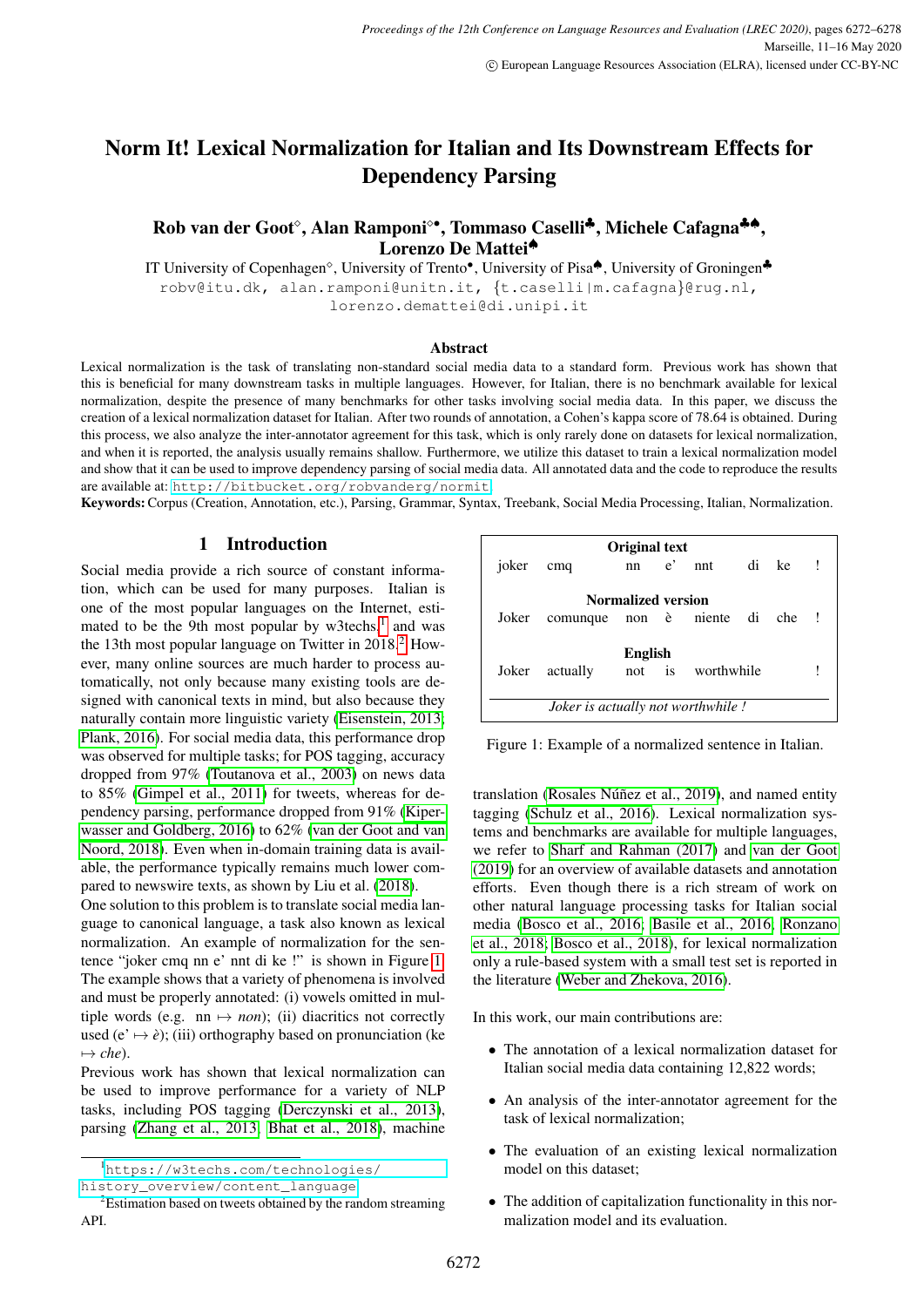### 2 Related Work

Lexical normalization is considered to be beneficial for numerous tasks involving social media texts. Indeed, it has been successfully applied to POS tagging in English [\(Der](#page-5-5)[czynski et al., 2013\)](#page-5-5), Slovenian (Ljubešić et al., 2017), and Dutch [\(Schulz et al., 2016\)](#page-6-4). When it comes to more complex tasks such as dependency parsing, the only experiments are for English [\(Zhang et al., 2013;](#page-6-2) [van der Goot](#page-6-1) [and van Noord, 2018\)](#page-6-1).

A common shortcoming of lexical normalization datasets is their lack of information for the inter-annotator agreement. In literature, the only two datasets with an interannotator agreement study are from [Pennell and Liu \(2014\)](#page-5-11) and [Baldwin et al. \(2015\)](#page-4-0), both for English. Both works report kappa scores, with [Pennell and Liu \(2014\)](#page-5-11) including the frequencies of how many annotators agree. In both cases, the kappa is calculated on the task of detecting whether a word should be normalized (because the number of classes/words is too large to calculate kappa scores for the full task). $3$  [Baldwin et al. \(2015\)](#page-4-0) report a Cohen's kappa [\(Cohen, 1960\)](#page-5-12) of 0.5854, whereas [Pennell and Liu](#page-5-11) [\(2014\)](#page-5-11) report a Fleiss' kappa [\(Fleiss, 1971\)](#page-5-13) of 0.891. This is a rather large difference, and it is unclear why this is the case. Possible explanations include differences in annotators, annotation guidelines, or data collection.

To get a clearer view on the agreement for the full task, we took the data from [Pennell and Liu \(2014\)](#page-5-11), which includes annotation from multiple annotators, and we used it to calculate the agreement on the choice of the normalization in cases where annotators agree that the word needs to be replaced. The results show an observed agreement of 98.73%, leading to the conclusion that this last part of the task is easier.

Like most natural language processing tasks, most previous work on lexical normalization has focused on English. A wide variety of approaches is used; including machine translation [\(Aw et al., 2006\)](#page-4-1), adapted spelling correction systems [\(Han and Baldwin, 2011\)](#page-5-14), feature based systems [\(van der Goot, 2019;](#page-6-6) [Jin, 2015\)](#page-5-15), sequence to sequence models [\(Lourentzou et al., 2019\)](#page-5-16), and recently contextualized embeddings [\(Muller et al., 2019\)](#page-5-17). In this paper, we will make use of MoNoise [\(van der Goot, 2019\)](#page-6-6), because it currently holds the state-of-art performance for multiple languages; it is described in more detail in Section [5.1.](#page-3-0)

The only previous attempt at normalizing Italian social media data is from [Weber and Zhekova \(2016\)](#page-6-8). However, they have a different scope of the task, mostly focusing on readability, not on normalization on the *lexical* level. Besides spelling correction, their system also aims to remove words that do not contribute to the syntax, e.g. hashtags, emoticons, hyperlinks and other non-words. For this task, they propose a rule-based method, with a specific module for each type of task that they tackle.

<span id="page-1-0"></span>In this work, we will use an existing Twitter dataset for Italian [\(Sanguinetti et al., 2018\)](#page-6-9), to which we add a normalization annotation layer. It contains both random tweets and tweets related to politics and it has been annotated with different layers of information such as sentiment [\(Basile et](#page-5-18)

|         | Train/dev. | test  |
|---------|------------|-------|
| tweets  | 593        | 100   |
| words   | 12.229     | 1,922 |
| $%$ OOV | 34.70      | 29.5  |

<span id="page-1-3"></span>Table 1: Some basic statistics of the filtered dataset.

[al., 2014\)](#page-5-18), POS tags [\(Bosco et al., 2016\)](#page-5-7), and dependency structures [\(Sanguinetti et al., 2018\)](#page-6-9).

#### 3 Data

We annotated a subset of the data from [Sanguinetti et al.](#page-6-9) [\(2018\)](#page-6-9) (version 2.1). This dataset consists of 3,510 tweets and is a sub-set of two previously released datasets: SEN-TIPOLC [\(Barbieri et al., 2016\)](#page-4-2) and SentiTUT [\(Bosco et al.,](#page-5-19) [2013\)](#page-5-19). Most of the tweets are collected in 2011 and 2012, and are filtered based on keywords on politics. There are some tweets from an earlier period (i.e., 2004) and a small sub-set is from the random Twitter API stream.

To ensure a basic annotation density and save time, we filtered the tweets which contain at least 3 out-of-vocabulary (OOV) words<sup>[4](#page-1-1)</sup> to mainly focus on tweets containing nonstandard language. A token is considered OOV if it does not appear in the Aspell<sup>[5](#page-1-2)</sup> dictionary for Italian, or if it is either a url, a username, an hashtag, or if it only consists of punctuation. These latter elements have been identified by means of regular expressions. Furthermore, we created a small list of proper nouns from the most frequent OOV words in this dataset, and added them to the vocabulary. We maintained the splits of the original dataset [\(Sanguinetti et](#page-6-9) [al., 2018\)](#page-6-9). Because of the small size of the resulting data, we merge the training and development data, and perform experiments in a 10-fold setting. Basic statistics of the data after filtering are shown in Table [1.](#page-1-3)

# 4 Annotation

Annotation was done by four native speakers of Italian.<sup>[6](#page-1-4)</sup> They are all male, between the age of 20 and 38 and from a variety of regions (Veneto, Tuscany, Liguria, and Apulia). All annotators have a background in natural language processing and are familiar with the Twitter platform.

The annotation has been conducted in two different steps and moments in time: first, the annotators were provided with no specific annotation guidelines but a description of the task and some examples in English. Each annotator annotated 50 tweets, resulting in 100 tweets which were marked up by two annotators, which will be our test data. For difficult cases, the annotators were encouraged to con-sult the Internet.<sup>[7](#page-1-5)</sup> After this first round, annotation agreement was computed and the results were used to develop language specific annotation guidelines for Italian. These guidelines where then used to re-annotate the annotation of the 100 tweets annotated earlier as well as the training data.

<span id="page-1-1"></span><sup>&</sup>lt;sup>4</sup>We supplemented the test data with 30 tweets with 2 OOV words to make it larger.

<span id="page-1-2"></span><sup>5</sup><http://aspell.net/>

<span id="page-1-4"></span><sup>&</sup>lt;sup>6</sup>The four last authors of this paper.

<span id="page-1-5"></span><sup>&</sup>lt;sup>7</sup>Urban Dictionary, Google, and Twitter were used.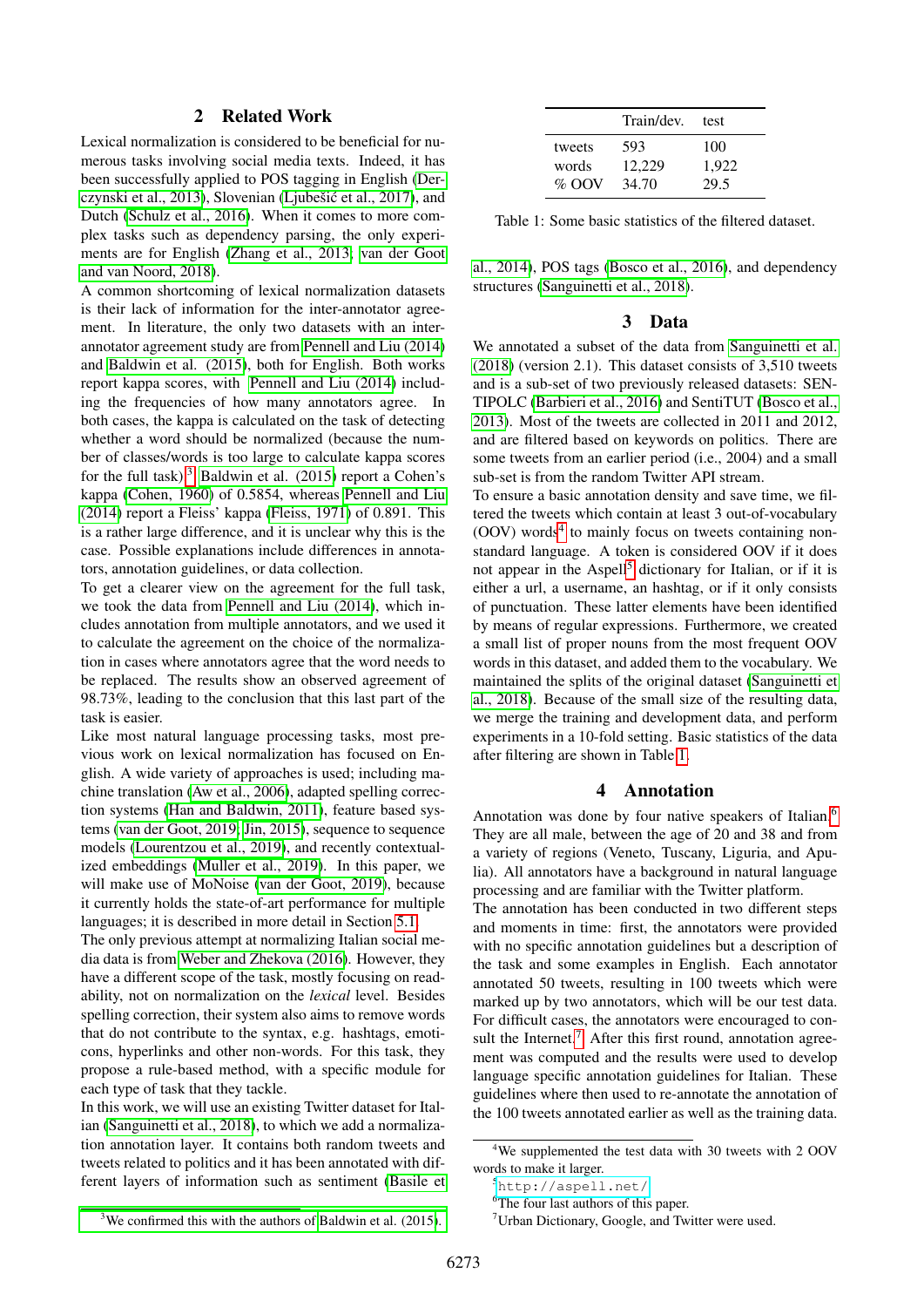In the following sections, we present and discuss the guidelines and the agreement scores.

# <span id="page-2-2"></span>4.1 Guidelines

[Baldwin et al. \(2015\)](#page-4-0)'s guidelines have been used as a starting point. In general, we correct similar phenomena, like character repetitions, typos, and word shortenings. In the following paragraphs, we illustrate specific instructions developed for Italian and other divergences from these guidelines. It should be noted that we did specifically focus on the extrinsic task of dependency parsing, but rather aim for a general lexical normalization model. Instructions are accompanied by examples showing how to correctly normalize each case.

Diacritics On social media, it is common to not type diacritics at all, inverting acute and grave accents, as well as to type the apostrophe next to the character. We correct all of these cases;

 $e' \mapsto \hat{e}$   $\phi \mapsto \hat{e}$  perche'  $\mapsto$  perché perchè  $\mapsto$  perché

Capitalization In contrast to most previous work on other languages, we correct capitalization, including the first word of the sentence and named entities. It is worth noting that in Italian the use of capital letters beyond proper nouns is a complex topic. Indeed, some rules have been devised over time, for which concrete, unique entities must be capitalized. However, the "entification" is often a subjective process without clear boundaries, that is driven by the ideology, worship and psychological and linguistic disposition of the individuals. $8 \text{ Considering all this},$  $8 \text{ Considering all this},$  we leave it up to the annotator whether a word should be capitalized, and in case of doubt, the original word should be kept. Some examples of corrected capitalization;

| $cisI \mapsto CISL$               | $ROMPERE \mapsto$ rompere             |
|-----------------------------------|---------------------------------------|
| $\text{marc} \mapsto \text{Marc}$ | $\text{AUGURI} \mapsto \text{auguri}$ |

Dialects If there is a lexical equivalent in standard language, we choose to replace the word. Otherwise, we keep the word as is;

Terù  $\mapsto$  Terrone freschìn  $\mapsto$  freschìn  $COJONI \rightarrow coglioni$  strafanto  $\rightarrow$  strafanto

Splitting of Tokens Sometimes words are incorrectly split or incorrectly merged into one word. We correct these cases. Merging only occurred once in our data, but splitting was more common;

Vabbene  $\mapsto$  va bene

Contraction of Determiners A determiner can be contracted with an apostrophe (if the following noun is feminine) or without it (if the following noun is masculine). If there is a mismatch between the gender of the noun and the determiner, it is corrected, but otherwise contractions are kept;

| $un \mapsto un$                                           | $un' \mapsto un'$ | un ultima $\mapsto$ un'ultima     |
|-----------------------------------------------------------|-------------------|-----------------------------------|
| $del! \rightarrow del! \rightarrow 1$ ' $\rightarrow 1$ ' |                   | un occhiata $\mapsto$ un'occhiata |

Phrasal Abbreviations We exclude phrasal abbreviations from the annotation, because the written-out form does not correspond to the intended meaning of the phrase;

```
\text{omg} \mapsto \text{omg} lol \mapsto lol
```
Non-Words Interjections and non-words are excluded from annotation, as it is unclear what their normal form would be;

ahahah  $\rightarrow$  ahahah Bhè  $\rightarrow$  Bhè

Hashtags We keep usernames and hashtags as is, even if they are miss-spelled or contain multiple words;

#siamonoi 7→ #siamonoi #OroRosso 7→ #OroRosso #piazzapulita  $\mapsto$  #piazzapulita

Personal Pronouns and Clitic Pro-Forms Some words could be used both as pronouns or clitics. In the first round of annotation, we noticed some annotators had been more conservative than others, changing clitic forms (e.g., mi, ci) in their correspective stressed form (e.g., a me, a noi). Since clitic forms are part of the language, we decided to keep them;

 $mi \mapsto mi$  (instead of "a me")  $ci \mapsto ci$  (instead of "a noi") arrendermi  $\mapsto$  arrendermi (instead of "arrendere me") mouverci  $\mapsto$  muoverci (instead of muovere "a noi")

Contraction of Prepositions In Italian, simple prepositions and definite articles are usually merged together. In syntactic annotation it is common to split those; however, since we aim for a general (not syntactically focused) normalization, and the contracted form is considered to be standard language, $9$  we keep them;

 $del \mapsto del$  (instead of "di il") della  $\mapsto$  della (instead of "di la") sull'  $\mapsto$  del (instead of "su l"') alla  $\mapsto$  alla (instead of "a la")

#### 4.2 Agreement

In the first round of annotation, we used 100 random tweets from the test data. Annotators marked 50 random tweets each, resulting in 2 sets of annotations per tweet. Since normalization consists of two parts, i.e., (i) decide whether a word should be normalized; and (ii) choose the right replacement candidate, we computed the inter-annotator agreement on both aspects separately.

As already stated, the first round of annotation was conducted with no specific annotation guidelines. As this situation is a worst-case scenario, we also included agreement after some rule-based corrections for common clitics and capitalization categories (Section [4.1\)](#page-2-2), as two annotators did not correct capitalization in the first round. More precisely, we always lower-cased tweets which are typed fully

<span id="page-2-0"></span><sup>8</sup>[https://accademiadellacrusca.it/it/](https://accademiadellacrusca.it/it/consulenza/uso-delle-maiuscole-e-minuscole/58) [consulenza/uso-delle-maiuscole-e-minuscole/](https://accademiadellacrusca.it/it/consulenza/uso-delle-maiuscole-e-minuscole/58) [58](https://accademiadellacrusca.it/it/consulenza/uso-delle-maiuscole-e-minuscole/58)

<span id="page-2-1"></span><sup>9</sup>[http://www.grammatica-italiana.it/](http://www.grammatica-italiana.it/preposizioni-articolate.html) [preposizioni-articolate.html](http://www.grammatica-italiana.it/preposizioni-articolate.html)

<sup>6274</sup>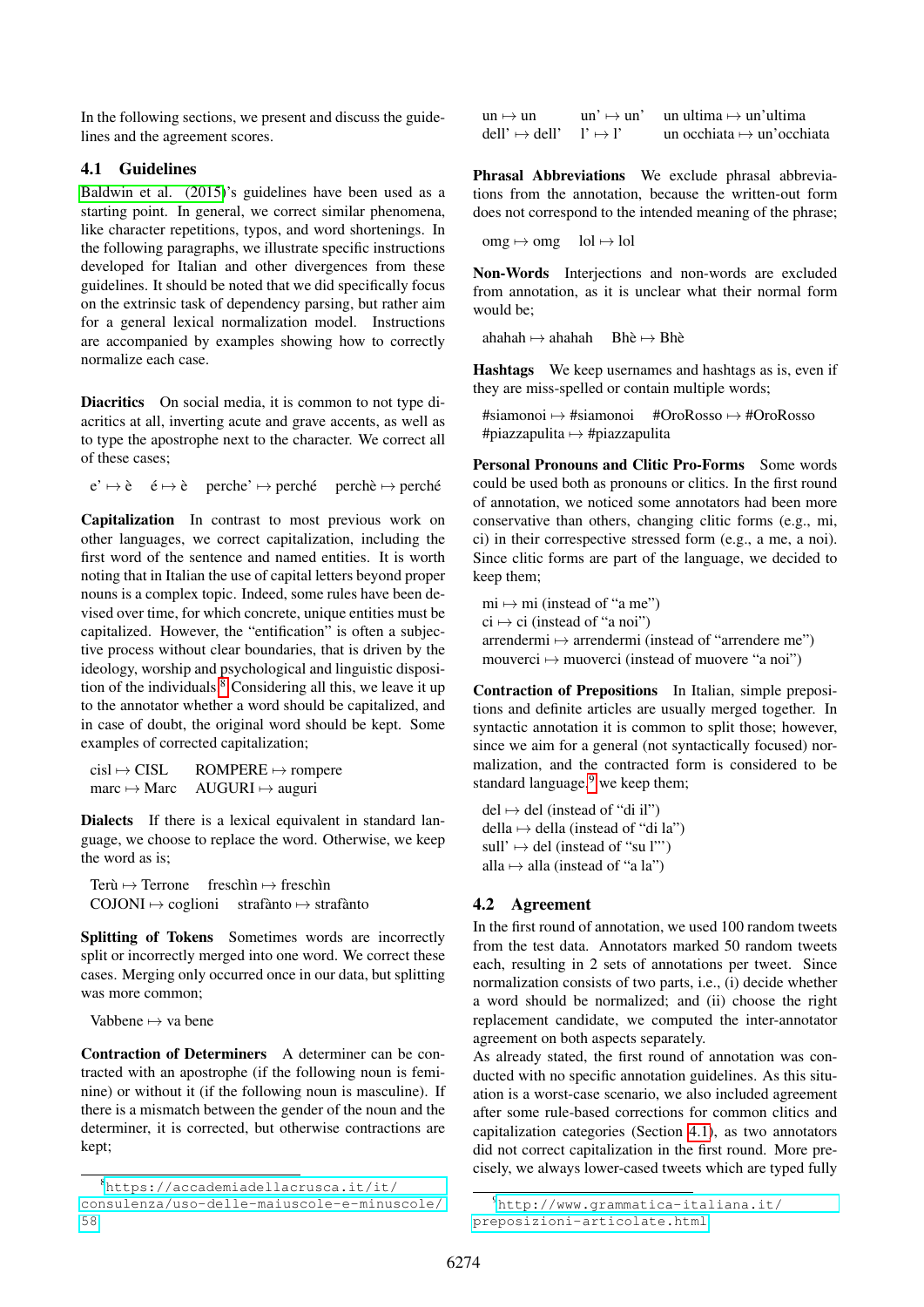| Metric           | Before corrections | After corrections |
|------------------|--------------------|-------------------|
| Cohen's kappa    | 63.97              | 78.64             |
| Word choice acc. | 73.91              | 77.78             |

<span id="page-3-1"></span>Table 2: Inter-annotator agreement for annotating lexical normalization without specific guidelines.

in uppercase and we ignored the contraction of determiners and clitics ("l"', "dell"', and "mi").

Inter-annotator agreements for both scenarios, i.e., before and after rule-based corrections, are reported in Table [2.](#page-3-1) Agreement is computed using Cohen's Kappa [\(Co](#page-5-12)[hen, 1960\)](#page-5-12). In particular, we converted the normalization annotations to a list of binary decisions (e.g., normalize the token or not). On top of this, we calculate the percentage of words for which annotators agreed on the normalization when they both agreed that the word is in need of normalization (i.e., word choice accuracy).

The Kappa scores are remarkably high considering the setup. In contrast to previous annotation for English [\(Pen](#page-5-11)[nell and Liu, 2014\)](#page-5-11), there is a relatively large disagreement on the word choice task. However, upon inspection, we realized that most of these are capitalization issues. Indeed, even after our rule-based corrections there were inconsistencies for proper nouns (ignoring capitalization leads to an accuracy of 89%), which were unlikely to be real disagreements.

# 5 Lexical Normalization Model

<span id="page-3-4"></span>In this section, we will evaluate an existing lexical normalization model, and extend it to handle capitalization better. We will first describe the model and data we used, then we evaluate and analyze it on the training data using 10-fold cross-validation. Finally, we will evaluate the model on the test data.

#### <span id="page-3-0"></span>5.1 Model

We use MoNoise [\(van der Goot, 2019\)](#page-6-6), because it reaches state-of-the-art performance on multiple languages and is publicly available. We report the results of a 10-fold crossvalidation experiment on the training data and the results on the test data using the full training set. The model is using n-grams from an Italian Wikipedia dump from October 2019, and Twitter n-grams and skip-gram embeddings [\(Mikolov et al., 2013\)](#page-5-20) based on Twitter data collected from the random Twitter stream from 2012 and 2018, filtered with the fastText language classifier [\(Joulin et al.,](#page-5-21)  $2017$ ).<sup>[10](#page-3-2)</sup>

#### 5.2 Evaluation

Results of MoNoise on the training data are shown in Table [3.](#page-3-3) We report accuracy on the word level (including all words), and Error Reduction Rate (ERR) [\(van der Goot,](#page-6-6) [2019\)](#page-6-6). We use a baseline which simply copies the original word (accuracy is equal to the ratio of words which are not

|                | Accuracy | <b>ERR</b> |
|----------------|----------|------------|
| Lowercased     |          |            |
| base           | 97.13    | 0.0        |
| MoNoise        | 97.83    | 32.00      |
| Not lowercased |          |            |
| base           | 92.61    | 0.0        |
| MoNoise        | 94.07    | 24.67      |
| +capFeats      | 94.93    | 45.87      |

<span id="page-3-3"></span>Table 3: Results of MoNoise on the training data with 10 fold cross validation. +capFeats: MoNoise including features to improve capitalization handling.

changed in the annotation). In the top part of the table, we show the results when lowercase both the input data and the normalization annotation; this is a common setting for other benchmarks for the lexical normalization task.

When evaluating MoNoise without lowercasing all data (bottom part of Table [3\)](#page-3-3), the ERR is higher. This is surprising, because the model is never evaluated for this exact task. However, when manually looking at the errors, we found that the model still made a lot of errors in capitalization (accounting for approximately 5 percentage points in accuracy). For this reason we added simple features to MoNoise. First, we added a generation module which adds a lowercased version of the original word, and a copy where only the first character is uppercase. Second, we add a feature which indicates the index of the word in the sentence. Because in Italian the first word of the sentence should be capitalized, this feature should be informative. After these additions, we can see a performance boost of more than 20 points in ERR (+capFeats in Table [3\)](#page-3-3).

To test whether the fully automatic approach has similar difficulties as the human annotators, we checked the performance of the model on the detection of words in need of normalization. The results on this task are only slightly higher compared to the full normalization task, indicating that the model has similar difficulties. In general, it is too conservative in replacing words (in 90% of the mistakes, it kept the original word, in 10% it normalized too aggressively). This means that the model prefers precision over recall, which arguably is a desirable setting.

# 5.3 Test Data

On the test data, we only run the capitalization-enabled version of MoNoise to encourage future work to also include capitalization during evaluation. The results of the test data (Table [4\)](#page-4-3) show that the results are even lower on this particular split. This is perhaps an effect of having more noise, as 11.49% of the words are changed versus 9.77% on the development data. In contrast to the development data, results are much lower compared to other languages for which MoNoise is evaluated [\(van der Goot, 2019\)](#page-6-6). When inspecting the different folds, it becomes clear that the performance is somewhat unstable. On eight folds, the ERR is higher than 62, whereas on one fold the ERR is only 39 (standard deviation is 8). This is most likely an effect of the limited amount of training data.

<span id="page-3-2"></span><sup>&</sup>lt;sup>10</sup>The complete model including n-gram frequencies and word embeddings is published at [www.robvandergoot.](www.robvandergoot.com/data/monoise/it.tar.gz) [com/data/monoise/it.tar.gz](www.robvandergoot.com/data/monoise/it.tar.gz)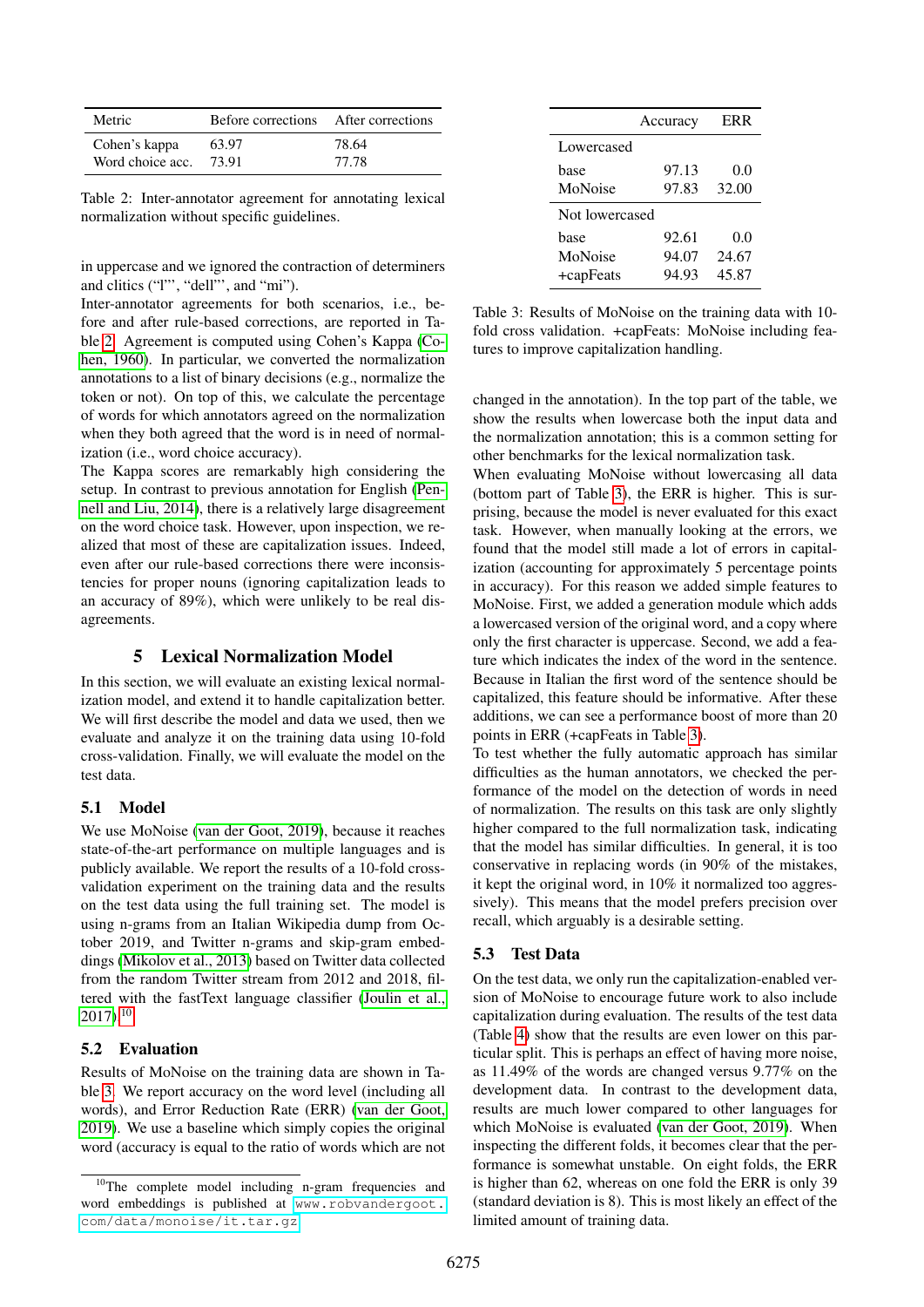| Metric   | <b>Baseline</b> | MoNoise |
|----------|-----------------|---------|
| Accuracy | 94.89           | 96.74   |
| ERR.     | 0.0             | 36.27   |

<span id="page-4-3"></span>Table 4: Results of MoNoise on the test data compared to the baseline.

# 6 Applicability for Dependency Parsing

To evaluate the effect of normalization on dependency parsing, we use the UUParser 2.3 [\(Smith et al., 2018\)](#page-6-10) with default settings. We choose this parser because it is easy and fast to train, and it performs well on tweets. $11$  We evaluate two settings, one where we train the dependency on social media data, and a domain adaptation setup where we use canonical data from the ISDT treebank [\(Bosco et al.,](#page-5-22) [2014\)](#page-5-22). For the setting with Twitter data we only use data where normalization annotation is available (i.e. we use exactly the same data as in Section [5\)](#page-3-4) to be able to also run the full experiment with gold-normalized training data.<sup>[12](#page-4-5)</sup> It should be noted that the tokenization of the normalization is different compared to the treebank data; clitics and prepositions are split in the treebank (Section [4.1\)](#page-2-2). This potentially has a large effect on the performance, while the splitting is trivial (it is a closed class of cases) so we decided to use the gold splitting during training and testing.

Similar to Section [5](#page-3-4) we report average scores of 10 folds on the training data in the Twitter setting. For this setup, we will examine three settings: (1) baseline setting which makes no use of normalization, (2) gold normalization, and (3) predicted normalization. Each of these settings is applied to both the development and the training splits. We report results of all combinations.

We use LAS as defined by Zeman et al.  $(2018)$  for evaluation. Results are shown in Table [5.](#page-4-6) When not normalizing the training data (first row), gold normalization only leads to an performance improvement of 0.44 LAS points and predicted normalization scores even slightly higher. When normalizing the training data, it becomes apparent that the normalization strategy (gold/predicted) should be the same as on the development data for optimal results. Overall, using gold normalization a performance increase of 1.47 LAS can be obtained, whereas with predicted normalization, the improvement is only 0.71 LAS point.

On the test data, the parsers trained on canonical data (ISDT) initially scores higher, in contrast to the results on the train data. This suggests that the syntax of this split is more similar to the syntax of standard language. As an effect of this, the gains from using normalization are also smaller for the ISDT parser compared to the parser trained on tweets. When using the Twitter based parser, the gold normalization still shows a relatively large gap compared to the performance of predicted normalization. However, perhaps surprisingly, when training on canonical data (ISDT), using predicted normalization on the input data leads to a

|              | Development |       |       |
|--------------|-------------|-------|-------|
| Train        | Base        | Pred. | Gold  |
| Twitter.base | 67.11       | 67.60 | 67.55 |
| Twitter.pred | 66.49       | 67.82 | 67.79 |
| Twitter.gold | 66.49       | 67.98 | 68.23 |
| <b>ISDT</b>  | 62.70       | 64.37 | 64.58 |

Table 5: LAS of dependency parser trained on different alternations of the data.

<span id="page-4-6"></span>

| Train       | Base  | Pred. | - Gold |
|-------------|-------|-------|--------|
| Twitter     | 60.86 | 62.27 | 63.72  |
| <b>ISDT</b> | 65.96 | 66.29 | -66.10 |

Table 6: Parser results on the test data (LAS). In the 'Twitter' setting the same normalization strategy is used for train and test data.

slightly better performance compared to using gold. However, the differences are very minor in this setting, and considering the size of the test data (100 tweets), we can not draw any conclusions from these results.

# 7 Conclusion

We introduced a novel benchmark for lexical normalization of Italian social media data. We first used this benchmark to get a more detailed understanding of inter-annotator agreement for this task, and learned that the most difficulties are found in the task of error detection, i.e. the decision whether a word requires normalization or not. Furthermore, we utilized this dataset to train a lexical normalization model (MoNoise) and evaluated performance. It became clear that this is a difficult task, and scores are lower than for most other (Indo-European) languages, using the same model. To improve performance for capitalization corrections, we added a generation module and a feature, and showed that this leads to a boost in performance. Furthermore, we saw that the mistakes of the normalization model are similar to the disagreements of the human annotators (deciding when to normalize). Finally, we showed that this normalization model can be used to improve dependency parsing.

# 8 Bibliographical References

- <span id="page-4-1"></span>Aw, A., Zhang, M., Xiao, J., and Su, J. (2006). A phrasebased statistical model for sms text normalization. In *Proceedings of the COLING/ACL 2006 Main Conference Poster Sessions*, pages 33–40. Association for Computational Linguistics.
- <span id="page-4-0"></span>Baldwin, T., de Marneffe, M.-C., Han, B., Kim, Y.-B., Ritter, A., and Xu, W. (2015). Shared Tasks of the 2015 Workshop on Noisy User-generated Text: Twitter Lexical Normalization and Named Entity Recognition. In *Proceedings of the Workshop on Noisy User-generated Text*, pages 126–135, Beijing, China, July. Association for Computational Linguistics.
- <span id="page-4-2"></span>Barbieri, F., Basile, V., Croce, D., Nissim, M., Novielli, N., and Patti, V. (2016). Overview of the evalita 2016

<span id="page-4-4"></span><sup>&</sup>lt;sup>11</sup>The UUParser scored third on the full treebank in the CoNLL 2018 Shared Task [\(Zeman et al., 2018\)](#page-6-11).

<span id="page-4-5"></span> $12$ Our results are thus not directly comparable to previous work, as we use different training data.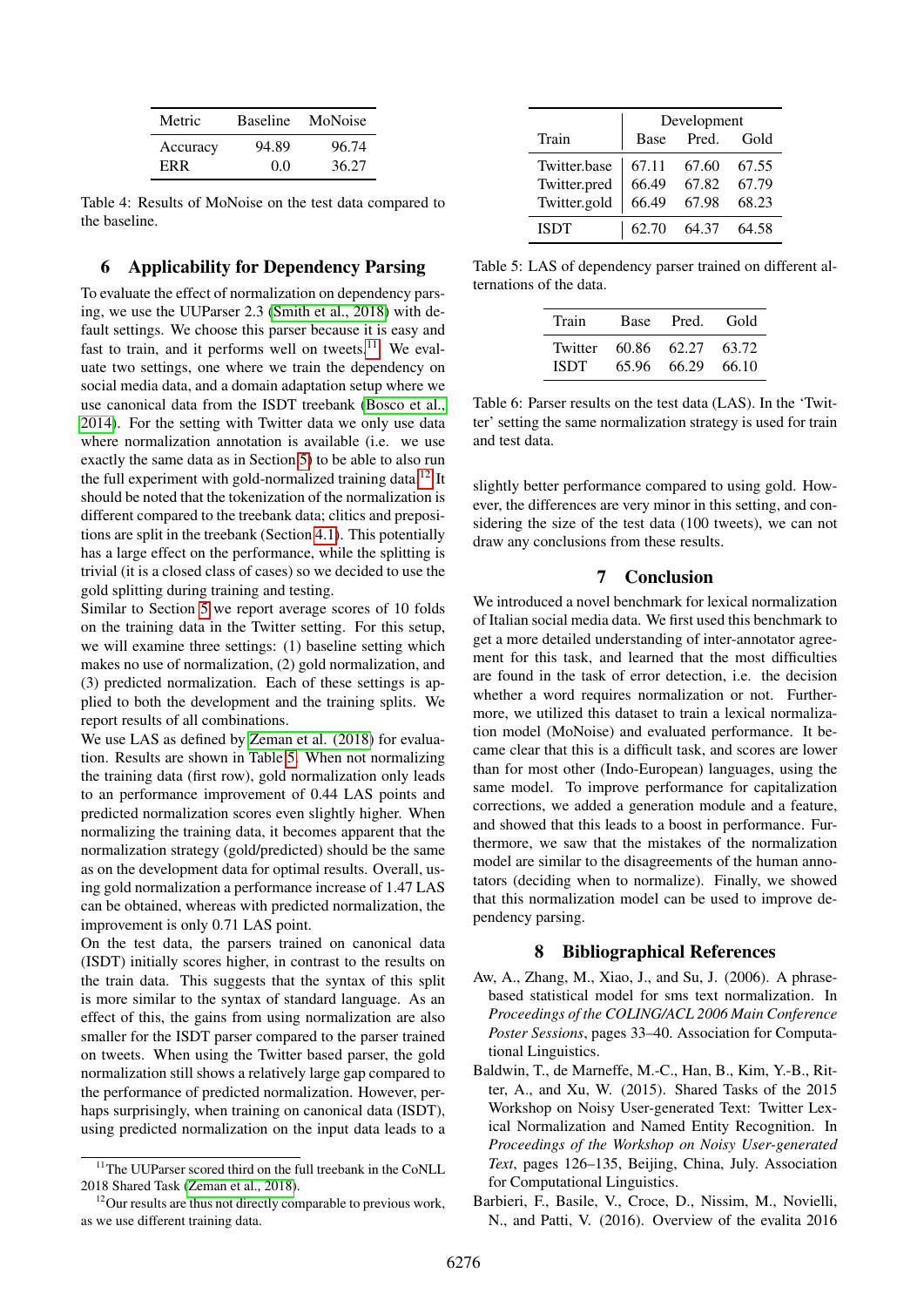sentiment polarity classification task. In *Proceedings of Evalita 2016*.

- <span id="page-5-18"></span>Basile, V., Bolioli, A., Nissim, M., Patti, V., and Rosso, P. (2014). Overview of the Evalita 2014 SENTIment PO-Larity Classification Task. In *Proceedings of the First Italian Conference on Computational Linguistics CLiCit 2014 & and of the Fourth International Workshop EVALITA 2014*, pages 50–57. Pisa University Press.
- <span id="page-5-8"></span>Basile, P., Caputo, A., Gentile, A. L., and Rizzo, G. (2016). Overview of the EVALITA 2016 named entity recognition and linking in Italian tweets (NEEL-IT) task. In *Fifth Evaluation Campaign of Natural Language Processing and Speech Tools for Italian. Final Workshop (EVALITA 2016*, page 40.
- <span id="page-5-6"></span>Bhat, I., Bhat, R. A., Shrivastava, M., and Sharma, D. (2018). Universal dependency parsing for Hindi-English code-switching. In *Proceedings of the 2018 Conference of the North American Chapter of the Association for Computational Linguistics: Human Language Technologies, Volume 1 (Long Papers)*, pages 987–998, New Orleans, Louisiana, June. Association for Computational Linguistics.
- <span id="page-5-19"></span>Bosco, C., Patti, V., and Bolioli, A. (2013). Developing corpora for sentiment analysis: The case of irony and Senti-TUT. *IEEE Intelligent Systems*, 28(2):55–63.
- <span id="page-5-22"></span>Bosco, C., Dell'Orletta, F., Montemagni, S., Sanguinetti, M., and Simi, M. (2014). The Evalita 2014 Dependency Parsing task. In *Proceedings of the First Italian Conference on Computational Linguistics CLiC-it 2014 & and of the Fourth International Workshop EVALITA 2014*, pages 1–8. Pisa University Press.
- <span id="page-5-7"></span>Bosco, C., Fabio, T., Andrea, B., and Mazzei, A. (2016). Overview of the Evalita 2016 part of speech on Twitter for Italian task. In *Fifth Evaluation Campaign of Natural Language Processing and Speech Tools for Italian. Final Workshop (EVALITA 2016)*, volume 1749, pages 1–7. CEUR Workshop Proceedings (CEUR-WS. org).
- <span id="page-5-9"></span>Bosco, C., Felice, D., Poletto, F., Sanguinetti, M., and Maurizio, T. (2018). Overview of the EVALITA 2018 Hate Speech Detection Task. In *EVALITA 2018-Sixth Evaluation Campaign of Natural Language Processing and Speech Tools for Italian*, volume 2263, pages 1–9. CEUR.
- <span id="page-5-12"></span>Cohen, J. (1960). A coefficient of agreement for nominal scales. *Educational and psychological measurement*, 20(1):37–46.
- <span id="page-5-5"></span>Derczynski, L., Ritter, A., Clark, S., and Bontcheva, K. (2013). Twitter Part-of-Speech Tagging for All: Overcoming Sparse and Noisy Data. In *Proceedings of the International Conference Recent Advances in Natural Language Processing RANLP 2013*, pages 198–206, Hissar, Bulgaria, September. INCOMA Ltd. Shoumen, BUL-GARIA.
- <span id="page-5-0"></span>Eisenstein, J. (2013). What to do about bad language on the internet. In *Proceedings of the 2013 Conference of the North American Chapter of the Association for Computational Linguistics: Human Language Technologies*, pages 359–369, Atlanta, Georgia, June. Association for Computational Linguistics.
- <span id="page-5-13"></span>Fleiss, J. L. (1971). Measuring nominal scale agreement among many raters. *Psychological bulletin*, 76(5).
- <span id="page-5-2"></span>Gimpel, K., Schneider, N., O'Connor, B., Das, D., Mills, D., Eisenstein, J., Heilman, M., Yogatama, D., Flanigan, J., and Smith, N. A. (2011). Part-of-speech tagging for twitter: Annotation, features, and experiments. In *Proceedings of the 49th Annual Meeting of the Association for Computational Linguistics: Human Language Technologies*, pages 42–47, Portland, Oregon, USA, June. Association for Computational Linguistics.
- <span id="page-5-14"></span>Han, B. and Baldwin, T. (2011). Lexical normalisation of short text messages: Makn sens a #twitter. In *Proceedings of the 49th Annual Meeting of the Association for Computational Linguistics: Human Language Technologies*, pages 368–378, Portland, Oregon, USA, June. Association for Computational Linguistics.
- <span id="page-5-15"></span>Jin, N. (2015). NCSU-SAS-ning: Candidate generation and feature engineering for supervised lexical normalization. In *Proceedings of the Workshop on Noisy Usergenerated Text*, pages 87–92, Beijing, China, July. Association for Computational Linguistics.
- <span id="page-5-21"></span>Joulin, A., Grave, E., Bojanowski, P., and Mikolov, T. (2017). Bag of Tricks for Efficient Text Classification. In *Proceedings of the 15th Conference of the European Chapter of the Association for Computational Linguistics: Volume 2, Short Papers*, pages 427–431. Association for Computational Linguistics, April.
- <span id="page-5-3"></span>Kiperwasser, E. and Goldberg, Y. (2016). Simple and accurate dependency parsing using bidirectional LSTM feature representations. *Transactions of the Association for Computational Linguistics*, 4:313–327.
- <span id="page-5-4"></span>Liu, Y., Zhu, Y., Che, W., Qin, B., Schneider, N., and Smith, N. A. (2018). Parsing tweets into universal dependencies. In *Proceedings of the 2018 Conference of the North American Chapter of the Association for Computational Linguistics: Human Language Technologies, Volume 1 (Long Papers)*, pages 965–975, New Orleans, Louisiana, June. Association for Computational Linguistics.
- <span id="page-5-10"></span>Ljubešić, N., Erjavec, T., and Fišer, D. (2017). Adapting a state-of-the-art tagger for south Slavic languages to nonstandard text. In *Proceedings of the 6th Workshop on Balto-Slavic natural language processing*, pages 60–68.
- <span id="page-5-16"></span>Lourentzou, I., Manghnani, K., and Zhai, C. (2019). Adapting sequence to sequence models for text normalization in social media. In *Proceedings of the International AAAI Conference on Web and Social Media*, volume 13, pages 335–345.
- <span id="page-5-20"></span>Mikolov, T., Chen, K., Corrado, G., and Dean, J. (2013). Efficient estimation of word representations in vector space. *Proceedings of Workshop at ICLR*.
- <span id="page-5-17"></span>Muller, B., Sagot, B., and Seddah, D. (2019). Enhancing BERT for lexical normalization. In *Proceedings of the 5th Workshop on Noisy User-generated Text (W-NUT 2019)*, pages 297–306, Hong Kong, China, November. Association for Computational Linguistics.
- <span id="page-5-11"></span>Pennell, D. L. and Liu, Y. (2014). Normalization of informal text. *Computer Speech & Language*, 28(1):256– 277.
- <span id="page-5-1"></span>Plank, B. (2016). What to do about non-standard (or non-